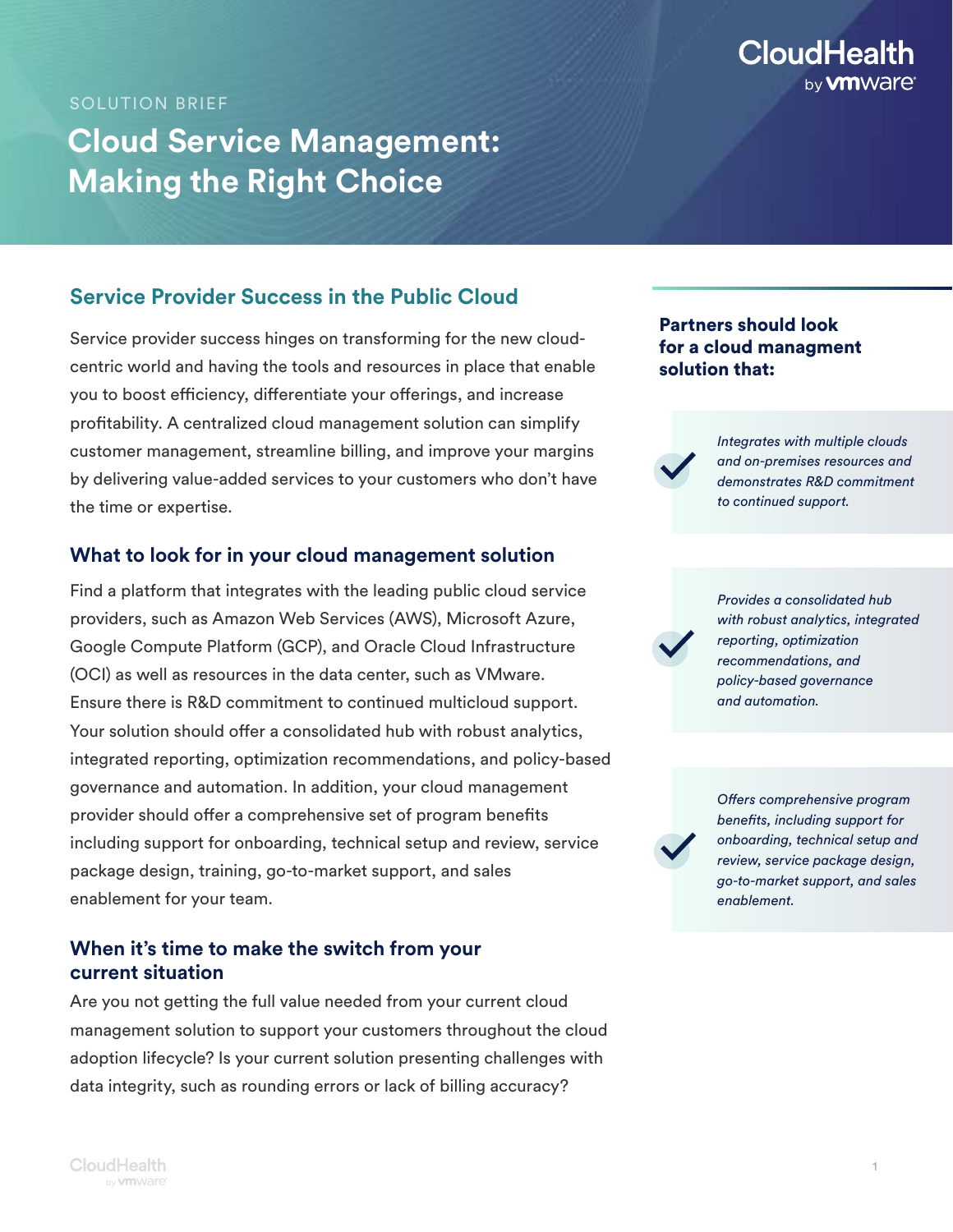Or, maybe you're noticing performance degradation or issues with scalability as your customers' and your own environments grow. These limitations have also been felt by your peers and we're here to offer you reasons to make the switch to CloudHealth, including a comprehensive and proven transition plan with incentives.

# **Success Story — Directly From Your Peers**

 $\beta\beta$ 

*"Smartronix chose to partner with CloudHealth based on its data integrity, infrastructure stability, performance track record, and team expertise."* 

*ERIC JERASA* Manager of Business Operations **Smartronix** 

Smartronix decided to make the switch and chose CloudHealth to support customer demand and the need to analyze hundreds of millions of cloud events per month. Smartronix required a cost management and governance platform built for multicloud environments. Further, with multiple customer accounts on various bills, Smartronix needed a solution that would enable them to see account costs broken out, but within a consolidated view.

Once the decision was made to partner with CloudHealth, the Smartronix service offerings were augmented, granting customers access to the CloudHealth platform. This access has empowered customers to benefit from cost optimization dashboards, Reserved Instance purchasing capabilities and rightsizing features, as well as automated governance policies for improved tagging. Customers have also leveraged CloudHealth's security functionality, as well as its related training and development services.

#### You've outgrown your cloud management solution when:



*You experience challenges with data integrity, such as rounding errors or lack of billing accuracy.* 

*You notice performance degradation and issues with scalability as your customers' and your own environments grow.*